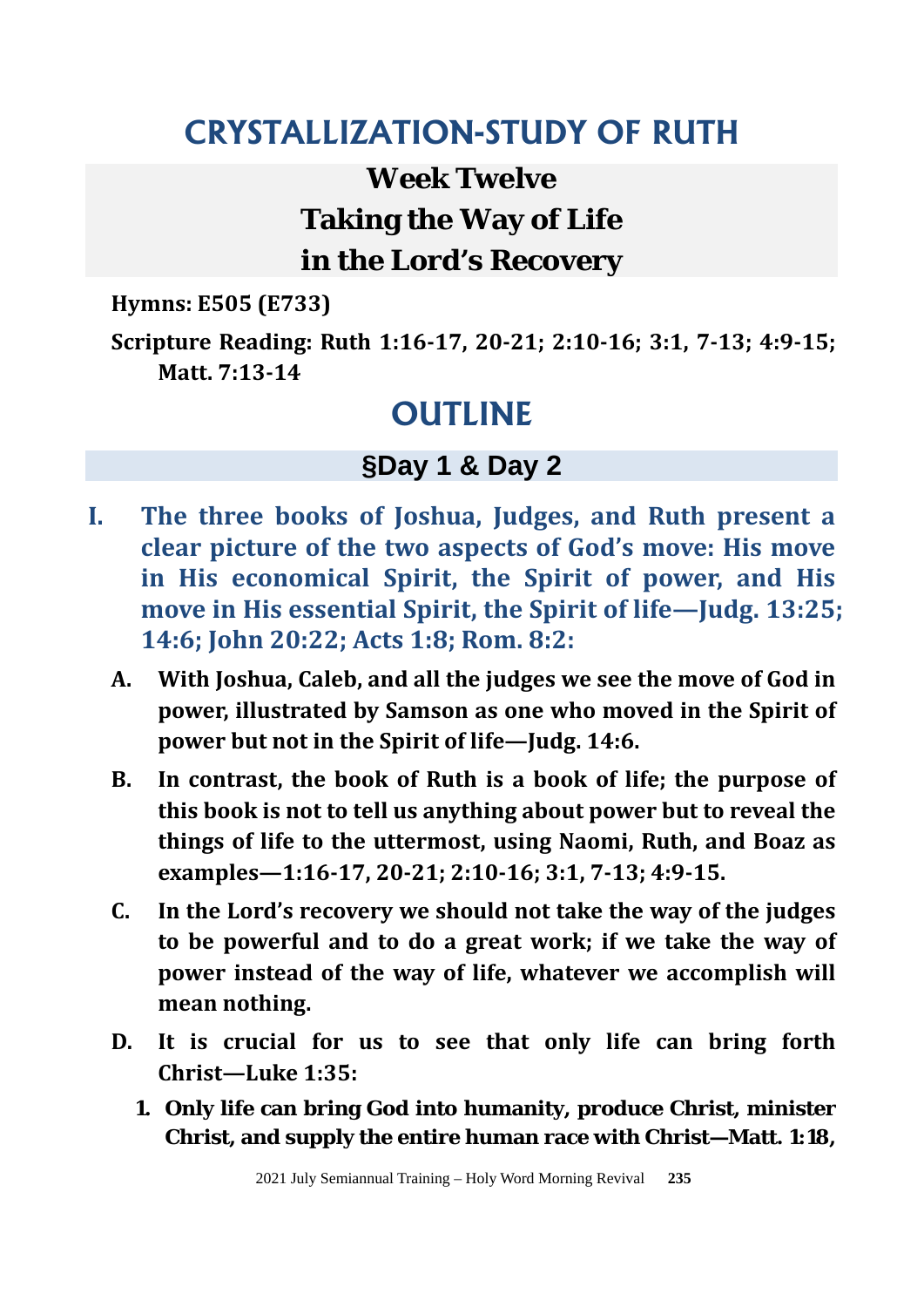**20-21.**

- **2. This was accomplished by Ruth and Boaz, persons of life, who took the way of life.**
- **II. According to the divine and eternal nature of the life of God, God's life is the unique life; only the life of God can be counted as life—John 1:4; 10:10b; 11:25; 14:6:**
	- **A. Life is mysterious, for life is God Himself—1:1, 14; 5:26; Eph. 4:18:** 
		- **1. The divine life may be considered the first and the basic attribute of God—v. 18; John 5:26; 1 John 5:11-12; Rom. 8:2.**
		- **2. Life is the content of God and the flowing out of God; God's content is God's being, and God's flowing out is the impartation of Himself as life to us—Eph. 4:18; Rev. 22:1.**
		- **3. Life is Christ, and life is Christ living in us and lived out from us—John 14:6; Col. 3:4; Gal. 2:20; Phil. 1:21a.**
		- **4. Life is the Holy Spirit—John 14:16-17; 1 Cor. 15:45b; Rom. 8:2; 2 Cor. 3:6.**
		- **5. Life is the processed and consummated Triune God dispensed into us and living in us—John 1:14; 7:37-39; 20:22; Rom. 8:10, 6, 11.**
	- **B. God's purpose in the creation of man in His image and according to His likeness was that man would receive Him as life so that man might become a man of life, a God-man, expressing God in His attributes—Gen. 1:26; 2:9.**

- **III. We need to know the significance of the tree of the knowledge of good and evil and turn absolutely from this tree to the tree of life—vv. 9, 16-17:**
	- **A. The tree of life signifies the Triune God in Christ to dispense Himself into His chosen people as life in the form of food—v. 9.**
	- **B. The New Testament reveals that Christ is the fulfillment of the figure of the tree of life—John 1:1, 4, 14; 11:25; 14:6; 15:1, 5:**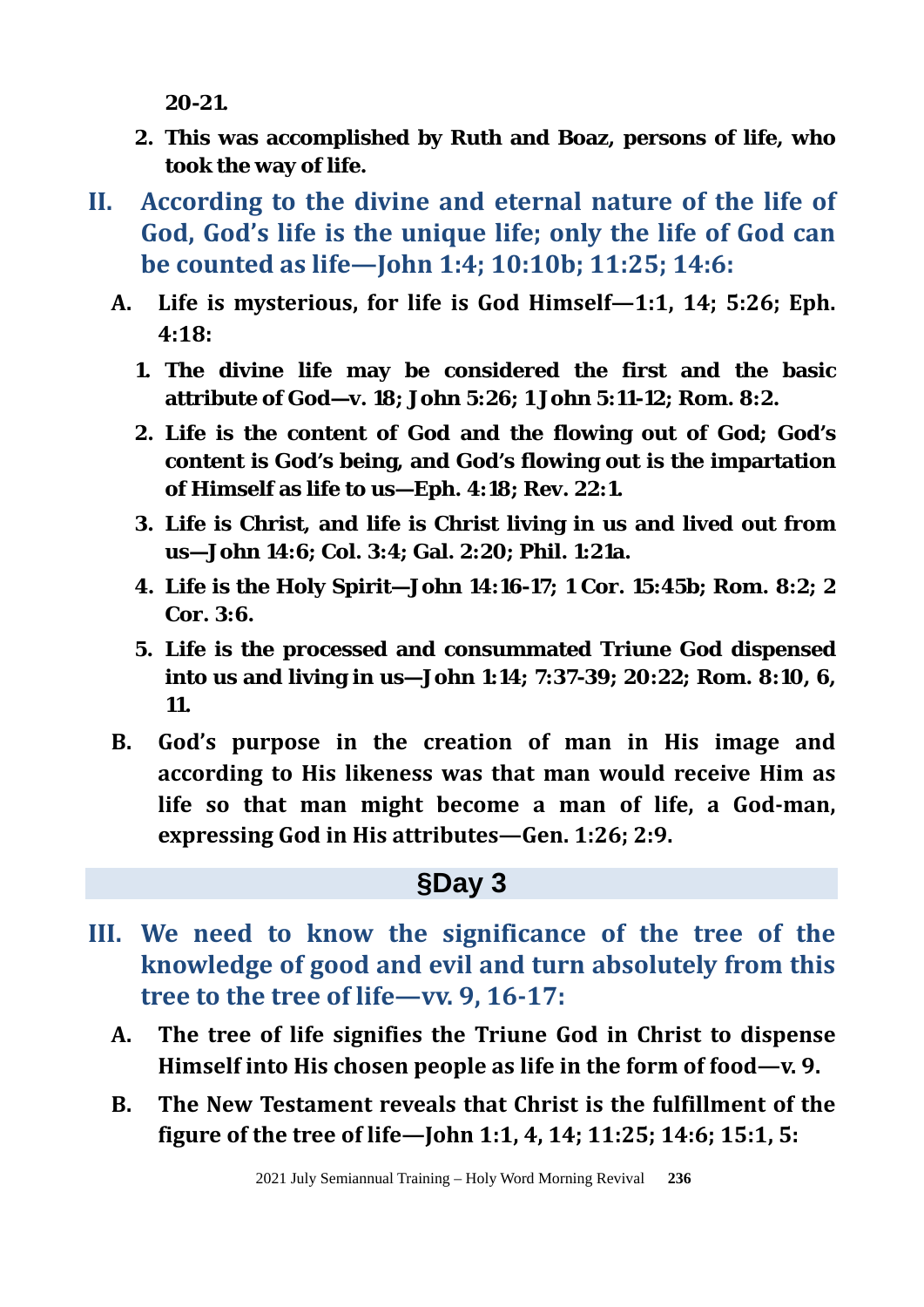- **1. Speaking of Christ, John 1:4 says, "In Him was life"; this refers to the life signified by the tree of life.**
- **2. The life portrayed in Genesis 2 is the life incarnated in Christ—1 John 5:11-12; John 1:1, 4, 14.**
- **3. If we put together John 1:4 and 15:5, we will realize that Christ, who Himself is life and also a vine tree, is the tree of life.**
- **C. The tree of the knowledge of good and evil signifies Satan as the source of death to man—Heb. 2:14:**
	- **1. The tree of the knowledge of good and evil also signifies all things apart from God.**
	- **2. Anything that is not God Himself, including good things and even scriptural and religious things, can be utilized by Satan, the subtle one, to bring death into the church—Matt. 16:18; Prov. 16:25; 18:21.**
- **D. In John 4, 8, 9, and 11 are four cases that illustrate the principle of life versus good and evil:**
	- **1. We should care not for good and evil but for life—4:10-14, 20-21, 23-24; 8:3-9; 9:1-3; 11:20-27.**
	- **2. The best way to discern a matter is to discern according to life or death, not according to right and wrong, good and evil—Rom. 8:6; 2 Cor. 11:3.**

- **IV. Christ is our life—Col. 3:4:**
	- **A. The life of God is the life of Christ, and the life of Christ has become our life—v. 4; John 5:26:** 
		- **1. For Christ to be our life means that He is subjective to us to the uttermost—1:4; 14:6a; 10:10b; 1 Cor. 15:45b; Rom. 8:10, 6, 11.**
		- **2. It is impossible to separate a person from the life of that person, for a person's life is the person himself; thus, to say that Christ is our life means that Christ has become us and that we have one life and living with Him—John 14:6a; Phil. 1:21a.**
	- **B. The truth that Christ is our life is a strong indication that we**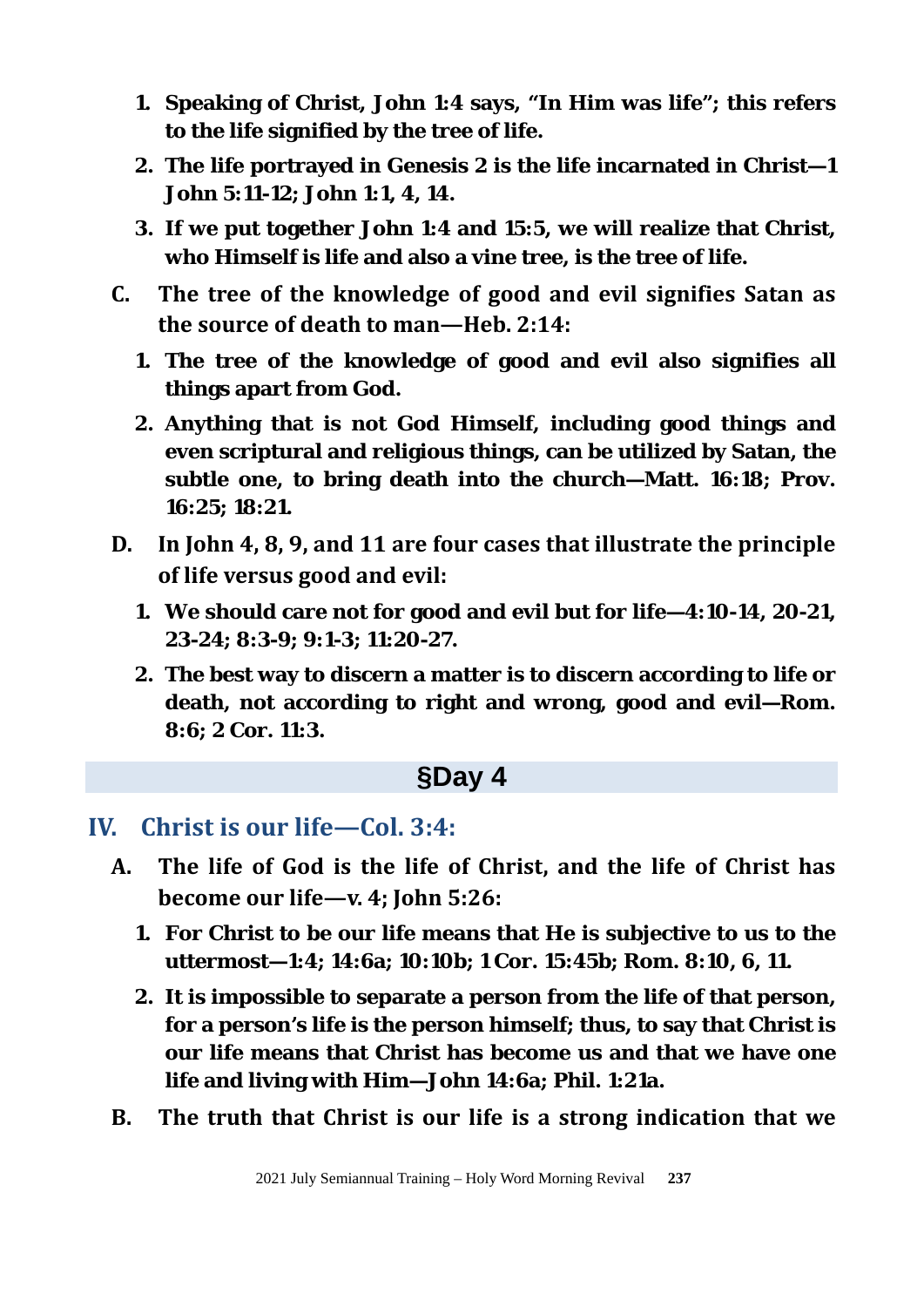**are to take Him as life and live Him in our daily life—Col. 3:4; John 6:57:**

- **1. Christ must be our life in a practical and experiential way; day by day we need to be saved in His life—Col. 3:4; 1 Cor. 15:45b; Rom. 5:10.**
- **2. The new man is the spontaneous issue of our taking Christ as our life and living Him—Col. 3:3-4, 10-11.**
- **V. There are two possible ways of our life and work before God—the way that leads to life and the way that leads to destruction—Matt. 7:13-14:**
	- **A. In order to take the way that leads to life, we need to enter in through the narrow gate and then walk on the constricted way—vv. 13-14:** 
		- **1. The narrow gate deals not only with outward conduct but also with inward motive.**
		- **2. The old man, the self, the flesh, the human concept, and the world with its glory are all excluded; only that which corresponds with God's will can enter in—v. 21; 12:50.**
		- **3. First, we need to enter in through the narrow gate and then walk on the constricted way, a way that is lifelong and leads to life—7:14.**
		- **4. The word life in Matthew 7:14 refers to the ever-blessed condition of the kingdom, which is filled with the eternal life of God; this life is in the reality of the kingdom today and will be in the manifestation of the kingdom in the coming age—19:29; Luke 18:30.**
	- **B. The broad way is according to the worldly systems, satisfying the natural tastes, to get the crowd, to maintain a career of man, and to achieve man's enterprise; the destruction to which the broad way leads refers not to the perishing of a person but to the destruction of a person's deeds and works—1 Cor. 3:15; Matt. 13:31-33; Rev. 2:13, 20; 17:4-5.**
	- **C. The way of the Lord's recovery is the way of life that leads to a living reward in life in the manifestation of the kingdom of the**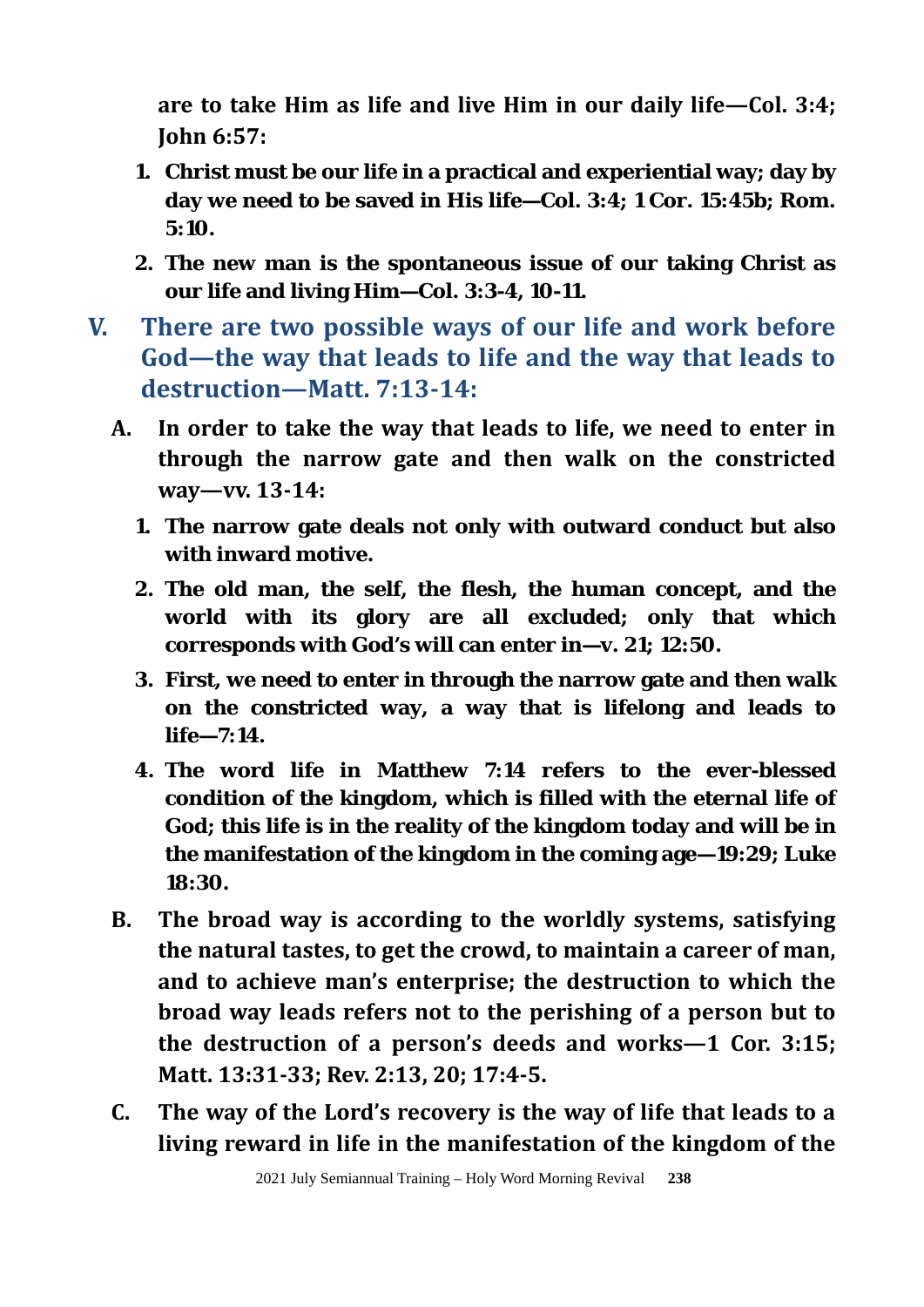**heavens in the coming age—Psa. 16:11; Jer. 21:8; Matt. 19:29; Luke 18:30; 1 Cor. 3:13-15; 15:58.** 

- **VI. We need to live by the sense of life—the feeling, the consciousness, of the divine life within us—Rom. 8:6; Eph. 4:18-19:**
	- **A. The source of the sense of life is the divine life, the law of life, the Holy Spirit, Christ abiding in us, and God operating in us—Rom. 8:2, 10-11; Phil. 2:13.**
	- **B. The divine life is the highest life, with the richest, strongest, and keenest feeling; this feeling is the sense of life—Eph. 4:18.**
	- **C. The sense of life guides us, governs us, controls us, and directs us, causing us to know whether we are living in the divine life or in the natural life and whether we are living in the flesh or in the spirit—Rom. 8:6.**
- **VII. We need to be victorious over the attack of death upon the church and build up the Body of Christ in the resurrection life of Christ—Matt. 16:18; John 11:25; Eph. 1:22-23; 4:16:**
	- **A. By the resurrection life of Christ in our spirit, we can be victorious over the attack of death upon the church—Matt. 16:18; Acts 2:24; 2 Tim. 1:10:** 
		- **1. From Eden onward, God's controversy with Satan has been on the issue of death and life—Rom. 8:6, 10-11; Heb. 2:15.**
		- **2. Matthew 16:18 shows us from what source the attack upon the church will come—"the gates of Hades," that is, death; Satan's special object is to spread death within the church, and his greatest fear with regard to the church is her resistance to his power of death—Rev. 2:8, 10-11.**
	- **B. We should be exercised in spirit to build up the Body of Christ in the resurrection life of Christ—Eph. 2:6, 21-22; 4:16; Rev. 1:18; 2:8; Phil. 3:10:**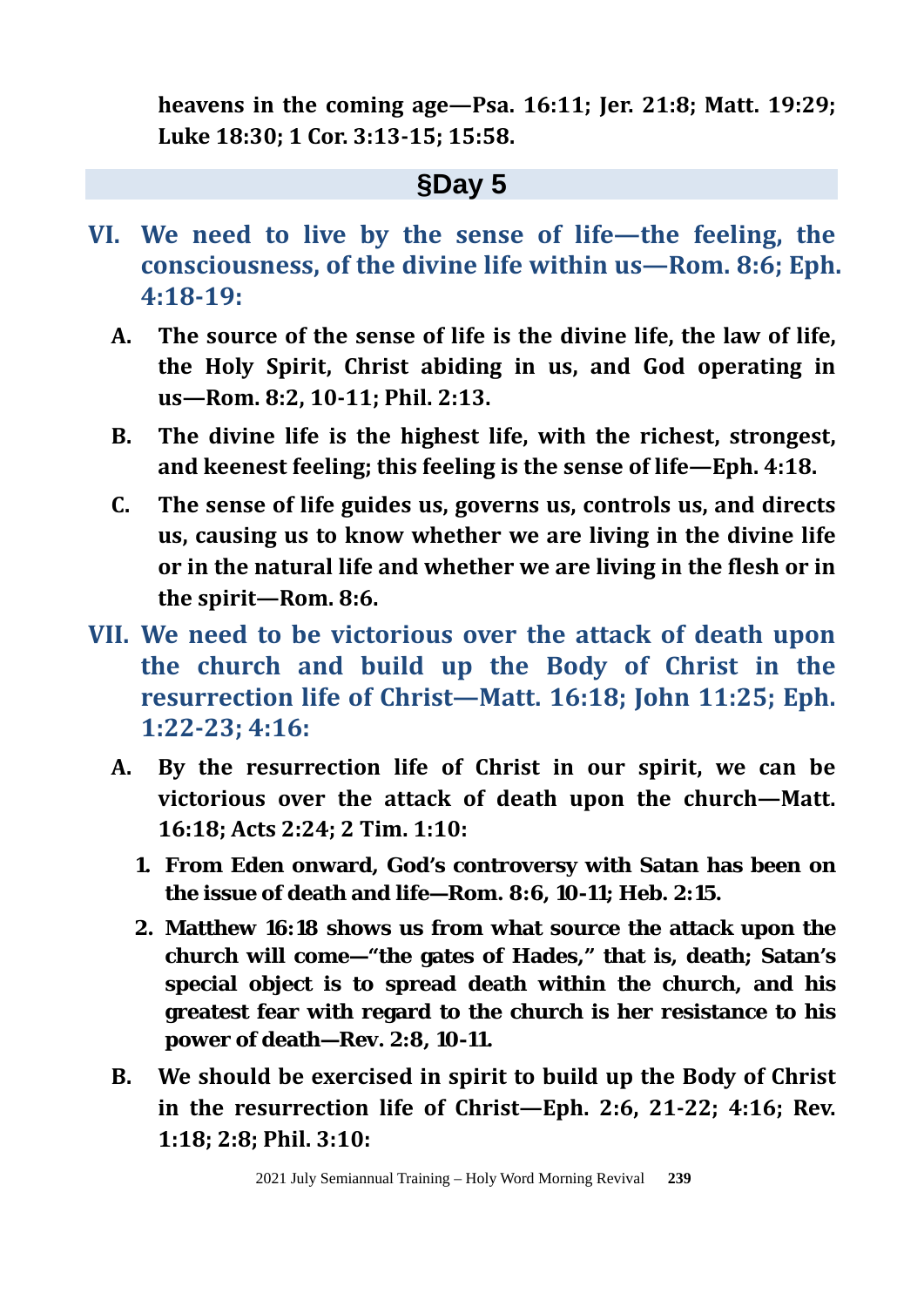- **1. The nature of the church as the Body of Christ is resurrection, and the reality of resurrection is Christ as the life-giving Spirit—John 11:25; Acts 2:24; Eph. 1:19-23; 1 Cor. 15:45b.**
- **2. When we live by the divine life within us, we are living a life in resurrection for the building up of the Body of Christ—Phil. 3:10-11; Eph. 4:15-16; Col. 2:19; 3:15.**

- **VIII. "We know that we have passed out of death into life because we love the brothers"—1 John 3:14a:**
	- **A. Death is of the devil, God's enemy, Satan, signified by the tree of knowledge of good and evil, which brings death—Gen. 2:9, 17.**
	- **B. Life is of God, the source of life, signified by the tree of life, which issues in life—vv. 9, 16-17.**
	- **C. Death and life are not only of two sources, Satan and God; they are also two essences, two elements, and two spheres—John 5:24.**
	- **D. To pass out of death into life is to pass out of the source, the essence, the element, and the sphere of death into the source, the essence, the element, and the sphere of life; this took place at the time of our regeneration—1 John 3:14a; John 3:3, 5, 15.**
	- **E. We know—have the inner consciousness—that we have passed out of death into life because we love the brothers; love (the love of God) toward the brothers is strong evidence of this—1 John 3:14a:**
		- **1. Faith in the Lord is the way for us to pass out of death into life; love toward the brothers is the evidence that we have passed out of death into life—John 5:24; 1 John 3:14a.**
		- **2. To have faith is to receive the eternal life; to love is to live by the eternal life and express it—John 3:15, 36; 1 John 3:11, 14-18; 4:7-12, 16, 19-21.**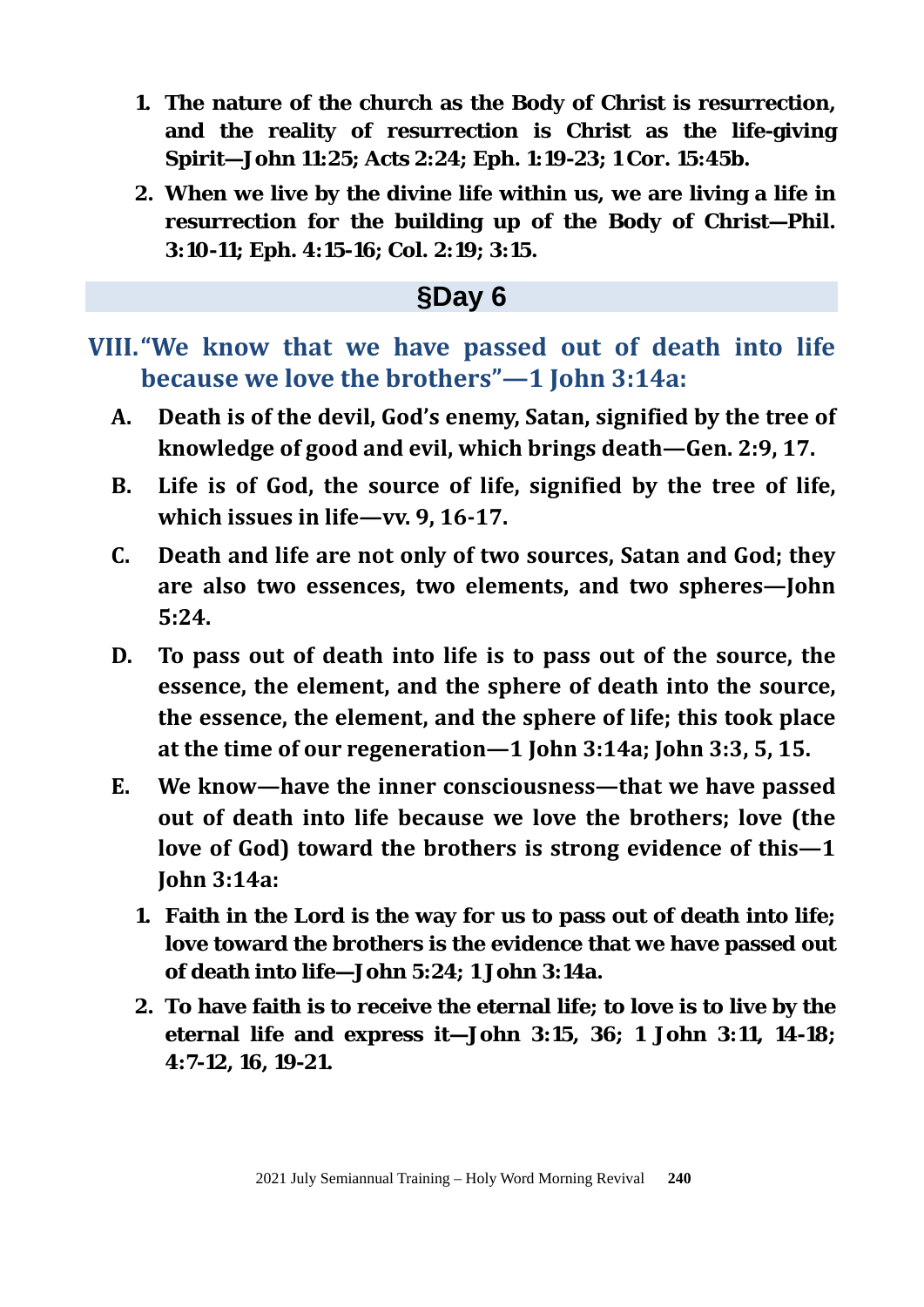## **Morning Nourishment**

**Judg. 13:25 And the Spirit of Jehovah began to move him…**

**Acts 1:8 But you shall receive power when the Holy Spirit comes upon you, and you shall be My witnesses both in Jerusalem and in all Judea and Samaria and unto the uttermost part of the earth.**

#### **Rom. 8:2 For the law of the Spirit of life has freed me in Christ Jesus from the law of sin and of death.**

The three books of Joshua, Judges, and Ruth present a clear picture of the two aspects of God's move: His move in His economical Spirit, the Spirit of power, and His move in His essential Spirit, the Spirit of life.

In Joshua and Judges it is difficult to see God's move in life. With Joshua, Caleb, and all the judges we see the move of God in power. Samson is a typical illustration of this. He was powerful in his life and even more powerful in his death, which was a suicide. We see nothing of life in him. That he was a Nazarite indicates that he submitted himself under God's headship, not cutting his hair, eating unclean food, or drinking wine (Judg. 13:5-7). These may seem to be aspects of life, but they are actually only according to the divine regulation…. Samson had power by taking God as his Head, which is according to regulation, not according to life. Because he had nothing of life, he did not know how to restrain the lust in his flesh…. The matter of sex was a big stumbling block to Samson. He had no restriction in his indulgence and indulged himself wherever he went. (CWWL, 1993, vol. 2, p. 71)

## **Today's Reading**

Samson was the last judge in the book of Judges. Being last indicates the conclusion and consummation. The entire situation of the judges consummated in power without life. This is deplorable. It is difficult to explain how a Nazarite under God's headship, one who was full of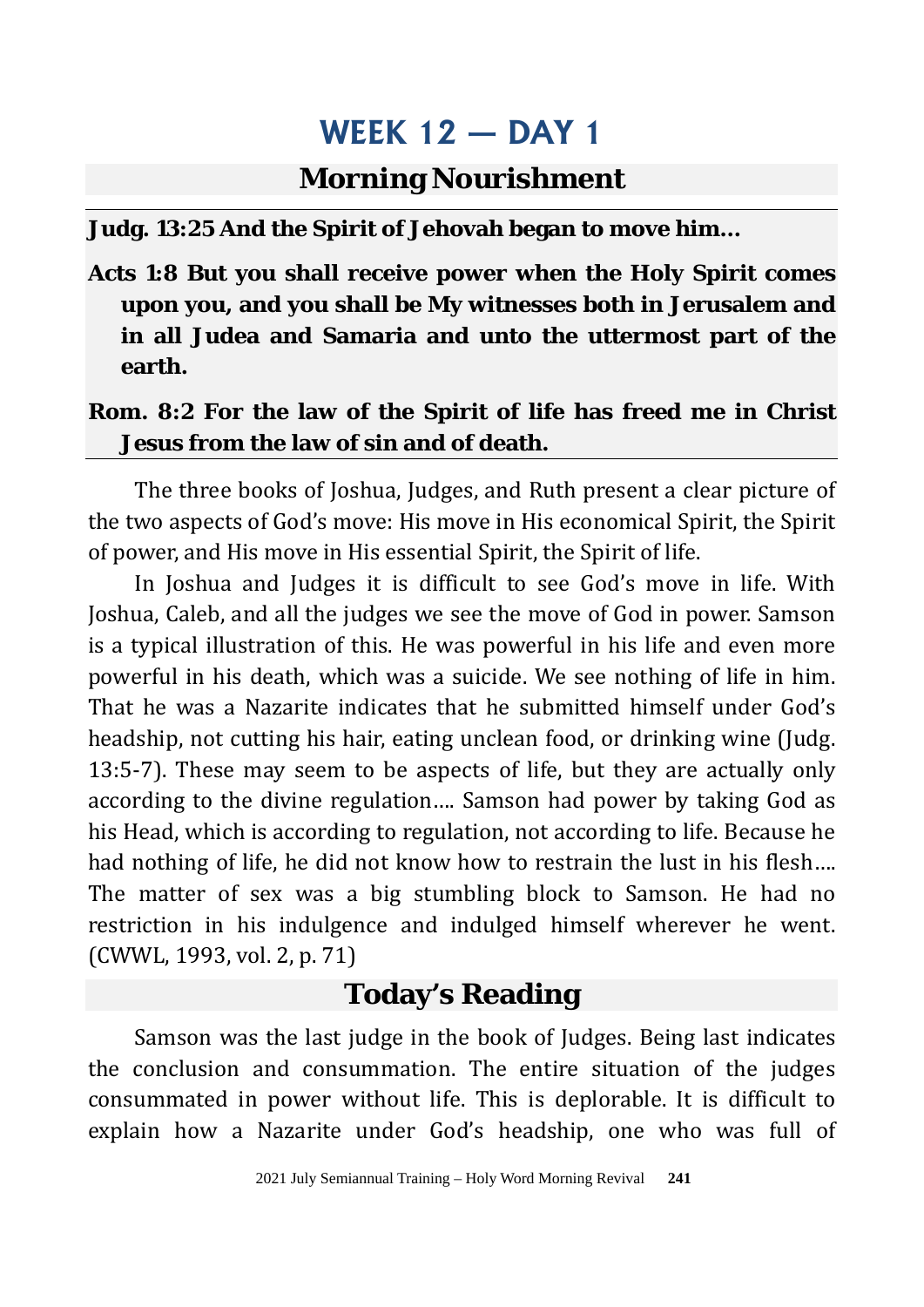submission in being separated for and unto God and full of the divine power, could also be full of the indulgence of lust. Everywhere and with everyone he was powerful and at the same time fleshly in his fornication…. Although some of the Pentecostal preachers whom I saw in China were powerful, many were also reckless, without regulation, restraint, or control. [Some] persons preached the true, living God and Christ as the Son of God becoming a man to be our Savior. Their preaching was fundamental and right, but they were living in fornication. These preachers may be considered today's Samsons. Judges tells us that the Spirit of Jehovah moved Samson (13:25), and the other judges likewise were powerful.…Although they were powerful, they too indulged their lust without shame, care, or restriction.

After the dark and black situation in Judges, there is the short book of Ruth, which is bright, white, and shining. Ruth deals with life, not power. Although Elimelech did not commit sin, he was chastised by God for leaving the Holy Land and moving to Moab, because by doing so, he did not live a life according to God's eternal economy….God chastised him and his sons, leaving his wife and two daughters-in-law as widows without children (Ruth 1:1-5). Naomi did not rebel against God but instead acknowledged Him as the One who stripped her of her husband and sons (vv. 20-21).

Only life can maintain the lineage to bring God into humanity for the ministering of Christ as the supply to the entire human race. Neither Samson nor Gideon nor the other judges were qualified to do this. In the past I encouraged the saints to gain the increase, but I did not intend that anyone do it as a Samson or a Gideon by not caring for life. It would be better not to have the increase, to seem to be powerless and without the success of a work, yet to be part of the lineage that brings Christ from eternity into time. (CWWL, 1993, vol. 2, pp. 71-74)

Further Reading: CWWL, 1955, vol. 4, "Further Talks on the Knowledge of Life," chs. 1-2, 4, 7, 10; CWWL, 1963, vol. 1, "The Enjoyment of Christ for His Increase," ch. 1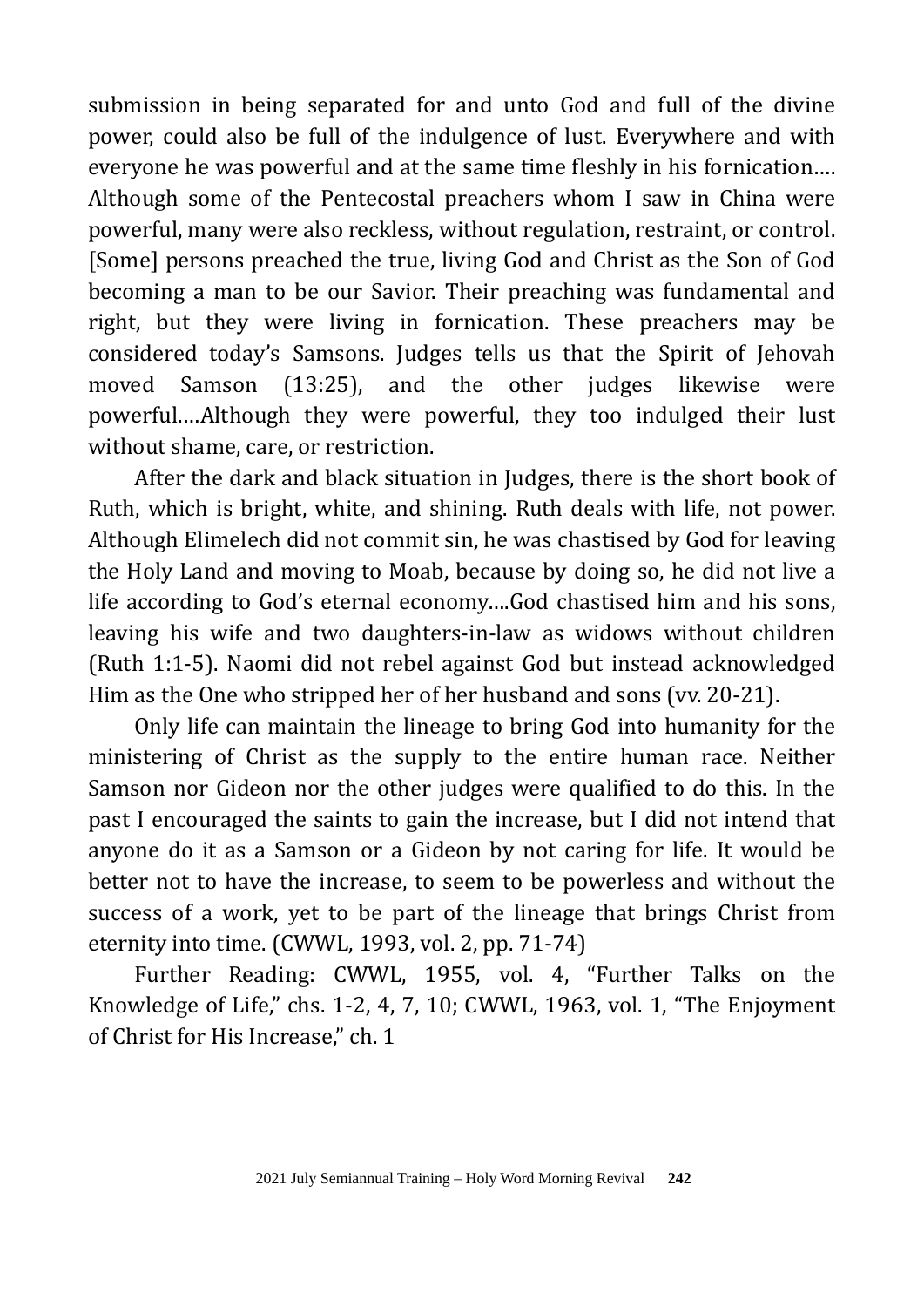### **Morning Nourishment**

- **Ruth 1:16 But Ruth said,…Wherever you go, I will go, and wherever you dwell, I will dwell; and your people will be my people, and your God will be my God.**
- **Matt. 1:18 Now the origin of Jesus Christ was in this way: His mother, Mary, after she had been engaged to Joseph, before they came together, was found to be with child of the Holy Spirit.**

Before going to Moab, Elimelech sold all his property. This left Naomi, a widow with two widowed daughters-in-law, empty-handed, not having any portion of land. As a godly woman, she returned to the Holy Land, that is, to the rest in God's economy, to participate again in the enjoyment of the God-promised land and to become related to Christ's genealogy. Although her returning was a great matter, it was not accomplished by power. Naomi believed in God, feared God, and regarded God, but she was simply like a beggar. For this reason Ruth, her daughter-in-law, went gleaning…. Ruth was a poor beggar, depending upon others' mercy. To be sure, there was no power in this. Nevertheless, Ruth was very much in the line of life. (CWWL, 1993, vol. 2, p. 73)

## **Today's Reading**

Naomi told Ruth that she had no more capacity to produce a husband to redeem her and bring forth a descendant of Elimelech, and she advised Ruth to return to her own parents. Ruth's reply was full of life. She told Naomi that she would return with her in poverty [cf. Ruth 1:16]….What Ruth did was in the spirit of the New Testament believers. The Lord Jesus commanded His disciples to forsake parents, children, relatives, houses, and all things and come to Him empty-handed (Matt. 19:29; Luke 14:26).

Besides Naomi and Ruth, the book of Ruth also has Boaz. The two widows were poor, and Boaz was rich, but all three were persons fully in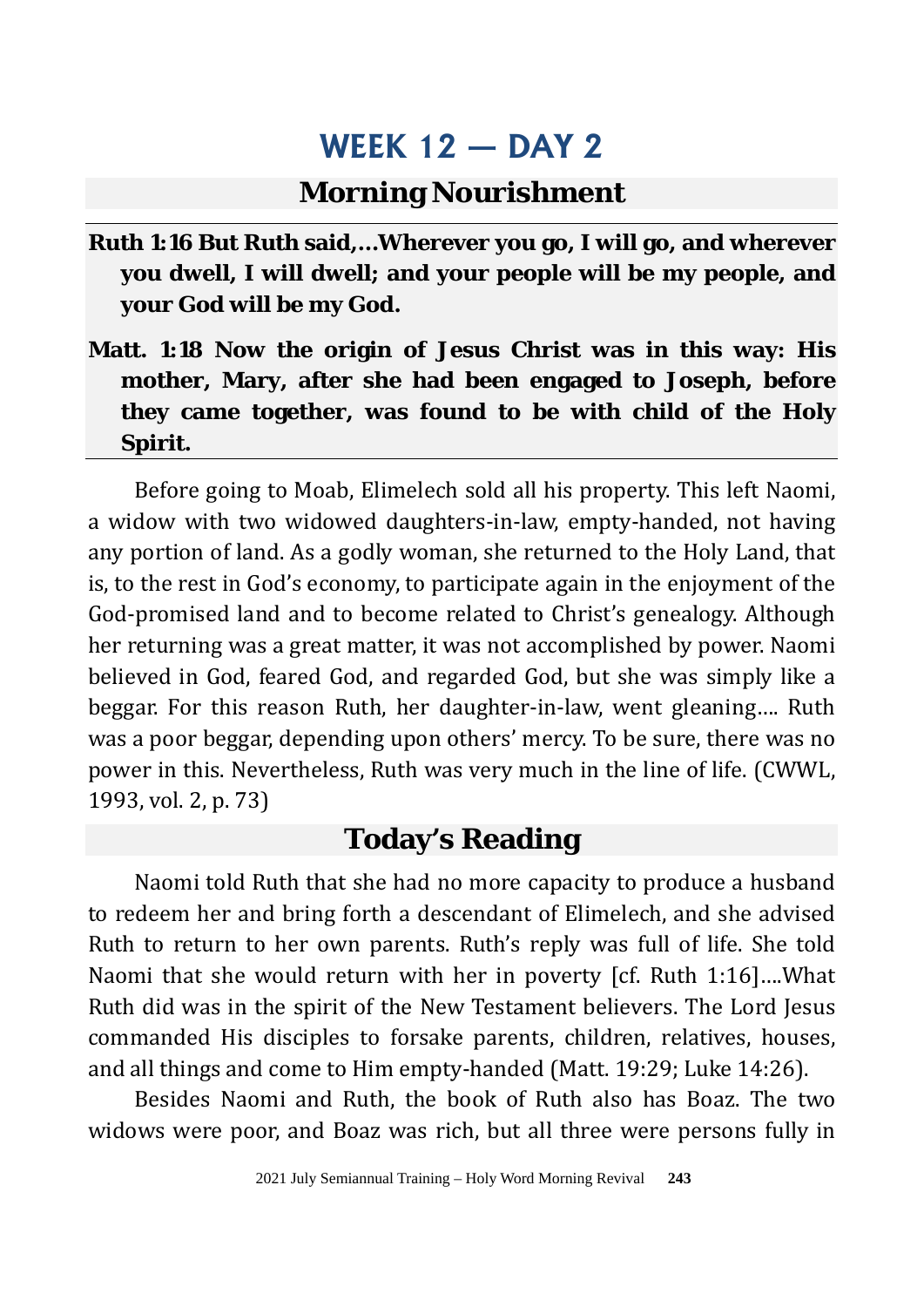life. Boaz altogether restrained, constrained, and controlled his lust. Naomi instructed Ruth, "Wash yourself therefore, and anoint yourself, and put on your best clothes; and go down to the threshing floor. But do not make yourself known to the man until he has finished eating and drinking. And when he lies down, notice the place where he lies, and go and uncover his feet, and lie down. And he will tell you what you should do" (3:3-4). Without the proper restriction and control, no man could endure such a temptation. Upon waking up at midnight, Boaz found a woman lying at his feet (v. 8). Ruth said to him, "I am Ruth, your female servant. Spread your cloak over your female servant, for you are a kinsman" (v. 9). Boaz was not moved in his lust but instead addressed her as "daughter" (vv. 10-11), and he acknowledged that as her kinsman, and according to God's ordinance, he had not only the right but also the responsibility to redeem the possession that was her father-in-law's and her husband's. Moreover, he agreed to marry her. This man had the highest standard of life.

Today in the Lord's recovery we do not take the way of the judges to be powerful and to do a great work….None of the judges became a forefather of Christ…. Rather, it was one couple, Ruth and Boaz, who did this (Matt. 1:5). They did not fight a war or exercise power. Although Boaz was rich, he was still a farmer who slept with the sheaves of grain in the field during harvest. Even when a young woman offered herself to him, he told her, "My daughter,…there is a kinsman closer than I. Stay for the night; and in the morning if he will do the kinsman's duty, fine; let him do it. But if he is not willing to do the kinsman's duty for you, I will do it for you, as Jehovah lives. Lie down until morning" (Ruth 3:11-13). Boaz knew that if he did not care for the closer kinsman, the holy society of God would condemn Ruth for overstepping. This shows how lawful Boaz was. This was not related to power; it was altogether based on life. (CWWL, 1993, vol. 2, pp. 73-74)

Further Reading: Life-study of Ruth, msgs. 2,5,8; CWWL, 1953, vol. 3, "The Knowledge of Life," chs. 1-2, 5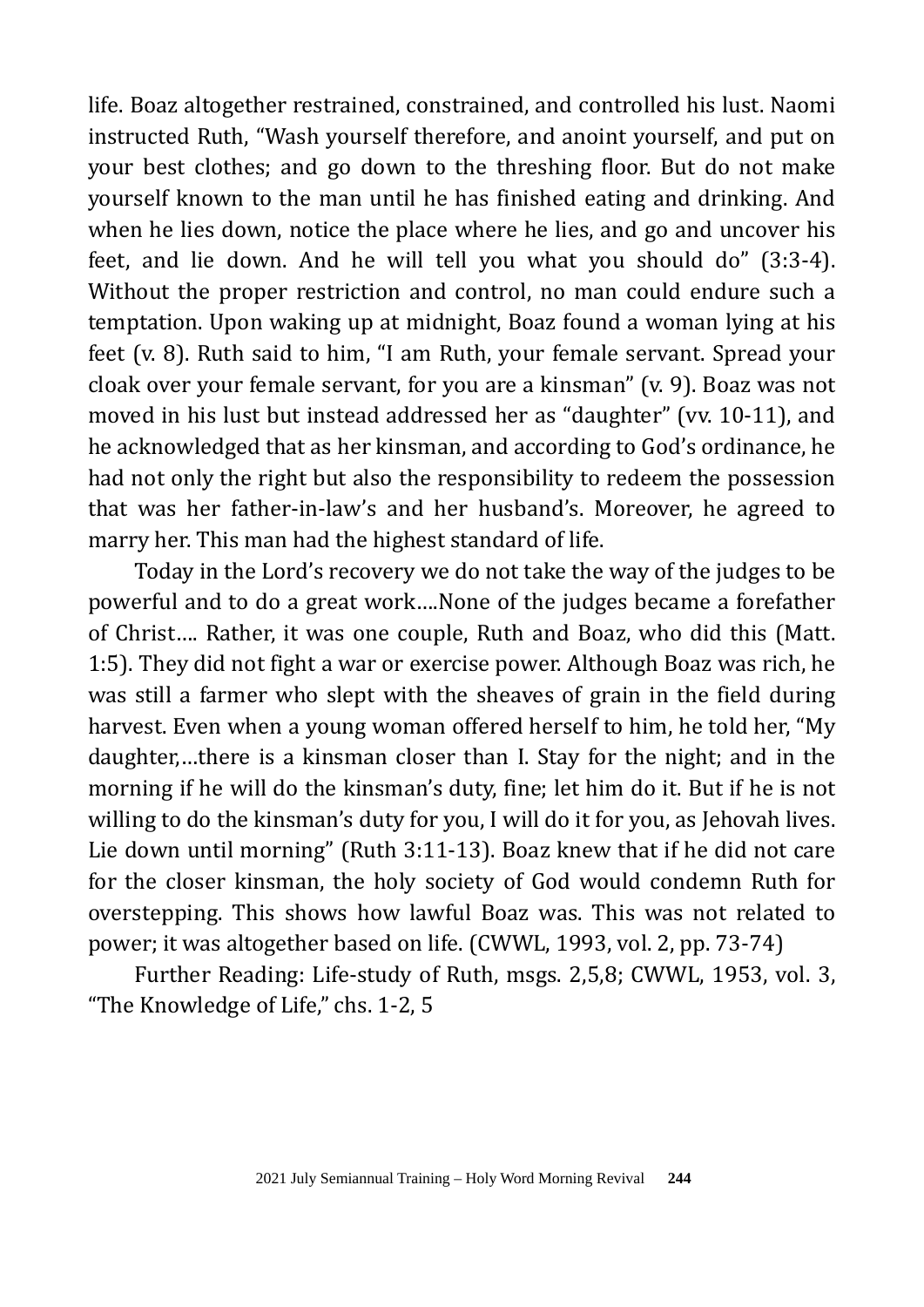# **Morning Nourishment**

**2 Cor. 11:3 But I fear lest somehow, as the serpent deceived Eve by his craftiness, your thoughts would be corrupted from the simplicity and the purity toward Christ.**

#### **Rom. 8:6 For the mind set on the flesh is death, but the mind set on the spirit is life and peace.**

[In 2 Corinthians 11:3] the apostle Paul indicates that the teachings of the Judaizers can be compared to the deceitful word spoken by the serpent to Eve in Genesis 3. In other words, Paul likens the activities of the Judaizers to the serpent's work on Eve. From reading Genesis 3 we know that the serpent distracted Eve from the enjoyment of the tree of life. The way he turned her away from the enjoyment of the tree of life was to point her to another tree, to the tree of the knowledge of good and evil, which issues in death.

The tree of life is simple. With this tree, there is just one element, and that element is life. The tree of life issues in life. The tree of the knowledge of good and evil, on the contrary, is complicated and also complicating. With this tree, we have good, evil, knowledge, and death.

The Bible as a whole is a development of these two trees. The tree of life signifies God in Christ as the Spirit to be life to us. The tree of the knowledge of good and evil signifies Satan as death. Satan is the power of death. The tree of knowledge of good and evil signifying Satan as death includes knowledge, good, and evil. The serpent distracted Eve from the tree of life by the tree of the knowledge of good and evil with its complications. (Life-study of 2 Corinthians, pp. 465-466)

# **Today's Reading**

The proper understanding of death is that it denotes separation from the enjoyment of God. This means that if we do not have the enjoyment of God, we are in death. Likewise, if we are separated from the enjoyment of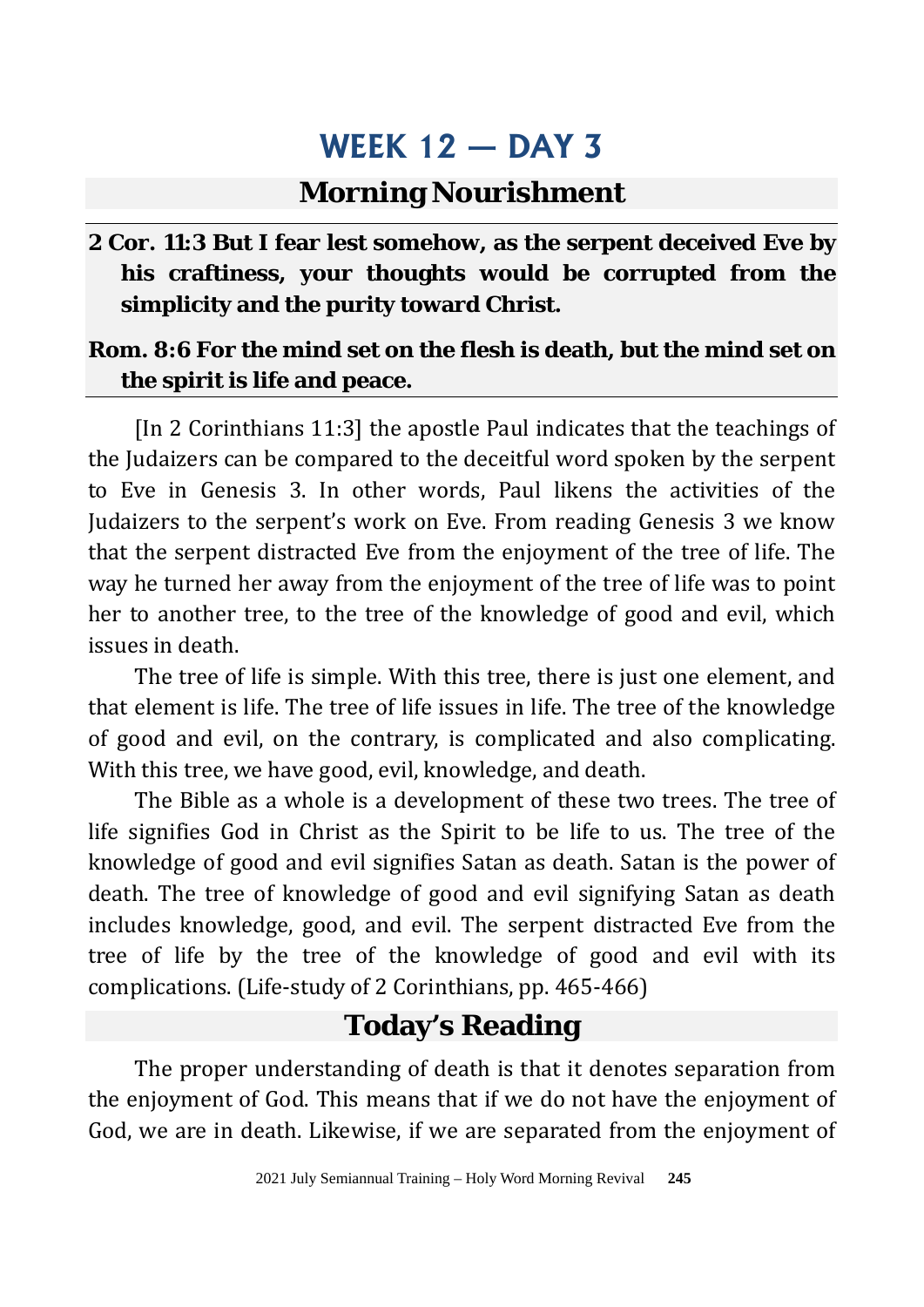God, we shall die…. In Romans 8:6 death is separation from the enjoyment of God. Life is the opposite, for it is the enjoyment of God. When we have the enjoyment of God, there is no separation between us and God, we are in life, and life operates in us.

In distracting the believers from the tree of life, Satan seeks to separate us from the enjoyment of God as our life. For centuries the subtle serpent has been using teachings to keep God's chosen people from enjoying Him as their life. For the most part, these teachings are related to knowledge, good, and evil. But such teachings result in separation from God.

The best way to discern a matter is to discern according to life or death. We need to ask questions like this: Does this teaching help me to enjoy the Lord more and bring me into life, or does it cause the poison of death to be injected into me? You may find that if you accept a certain kind of teaching or preaching, taking it into you, immediately your inward enjoyment of the Lord is cut off. Some things function like insulation that stops the flowing of the divine electricity. Therefore, we must learn to discern, to differentiate, matters by life and death.

Thank the Lord for the secret of real discernment. This secret is to discern a preaching or teaching by whether or not it helps us to enjoy the Lord and gain more life supply. If anyone's preaching cuts us off from the enjoyment of the Lord, that preaching must be of the serpent, of Satan….Many of those who have left the Lord's recovery have neither the life supply nor the enjoyment. This is an indication that they have taken in something that is not of the Lord. The genuine ministry of the Lord always strengthens us in the enjoyment of Him as our life supply. Anything that cuts you off from the enjoyment of the Lord is of the serpent. But anything that causes your enjoyment of the Lord to increase is of the Spirit and of the New Testament ministry. (Life-study of 2 Corinthians, pp. 468-470)

Further Reading: CWWL, 1988, vol. 3, "Our Urgent Need— Spirit and Life," chs. 2-3; The Conclusion of the New Testament, msgs. 8, 41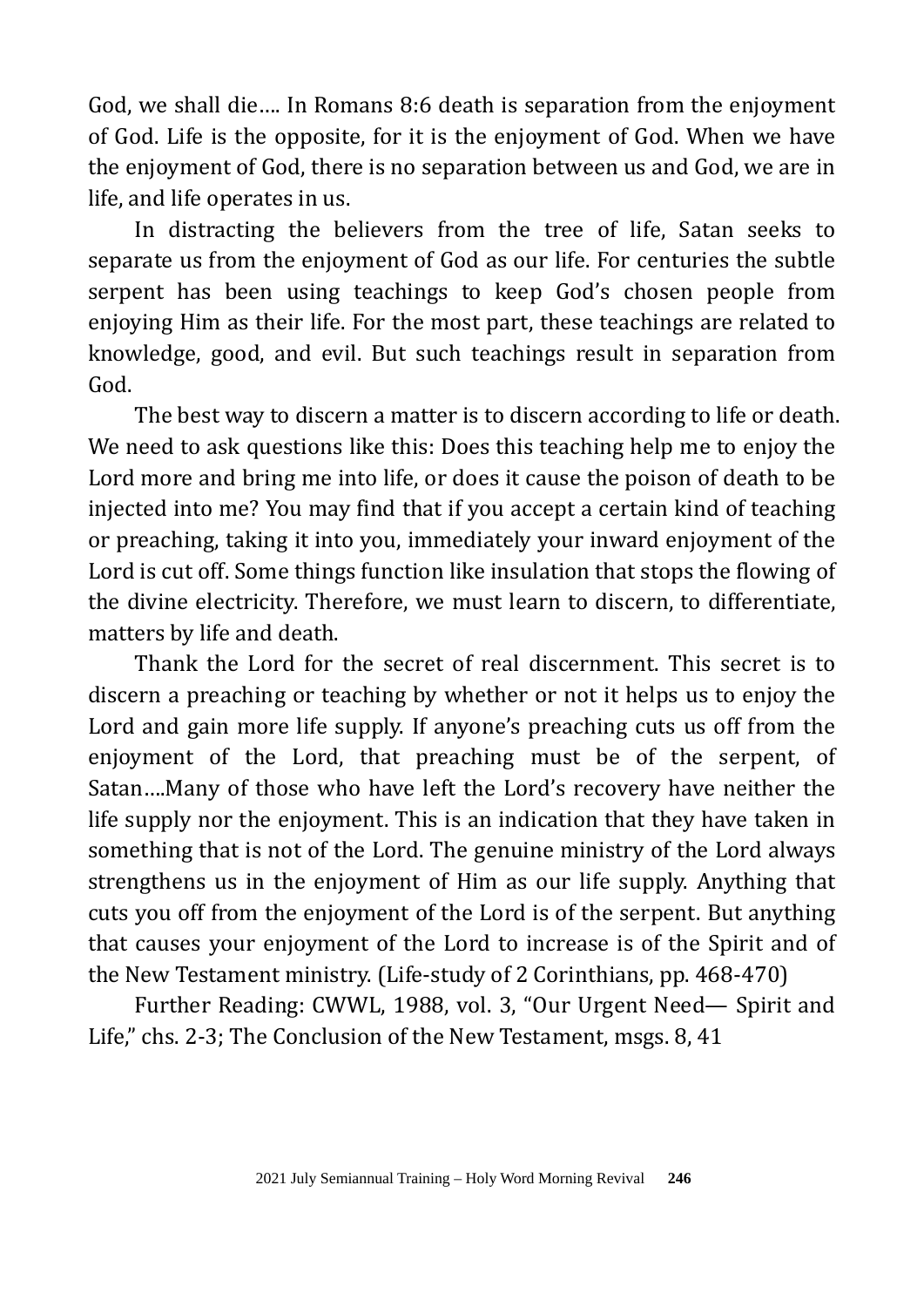### **Morning Nourishment**

### **Matt. 7:13-14 Enter in through the narrow gate, for wide is the gate and broad is the way that leads to destruction, and many are those who enter through it. Because narrow is the gate and constricted is the way that leads to life, and few are those who find it.**

Who can enter through the narrow gate spoken of in Matthew 7:13? Only the kingdom people with the nature described in the nine blessings in chapter 5. Those who enter the narrow gate must be poor in spirit, mourning, meek, hungry and thirsty for righteousness, merciful, pure in heart, making peace with all men, willing to be persecuted for the sake of righteousness, and willing to be reproached for Christ. Only those with such a nature can enter through the narrow gate. Furthermore, those who enter through this narrow gate must be under the higher laws of the kingdom, the complemented and changed laws, and they should not have any anxiety concerning their living. Rather, they must have the confidence that their heavenly Father is taking care of them. Moreover, they should not be lazy or idle, but diligent and industrious. These are the people who enter through the narrow gate and walk on the constricted way. (Life-study of Matthew, pp. 297-298)

## **Today's Reading**

The gate is narrow and the way is constricted because the new law of the kingdom is stricter and the demand…is higher…. It deals not only with outward conduct, but also with inward motive. The old man, the self, the flesh, the human concept, and the world with its glory are all excluded. Only that which corresponds to God's will can enter in….To enter the gate is simply to begin walking on the way, a way which is lifelong.

We all are happy to be in the Lord's recovery and appreciate the recovery very much…. As one in the Lord's recovery, are you walking on the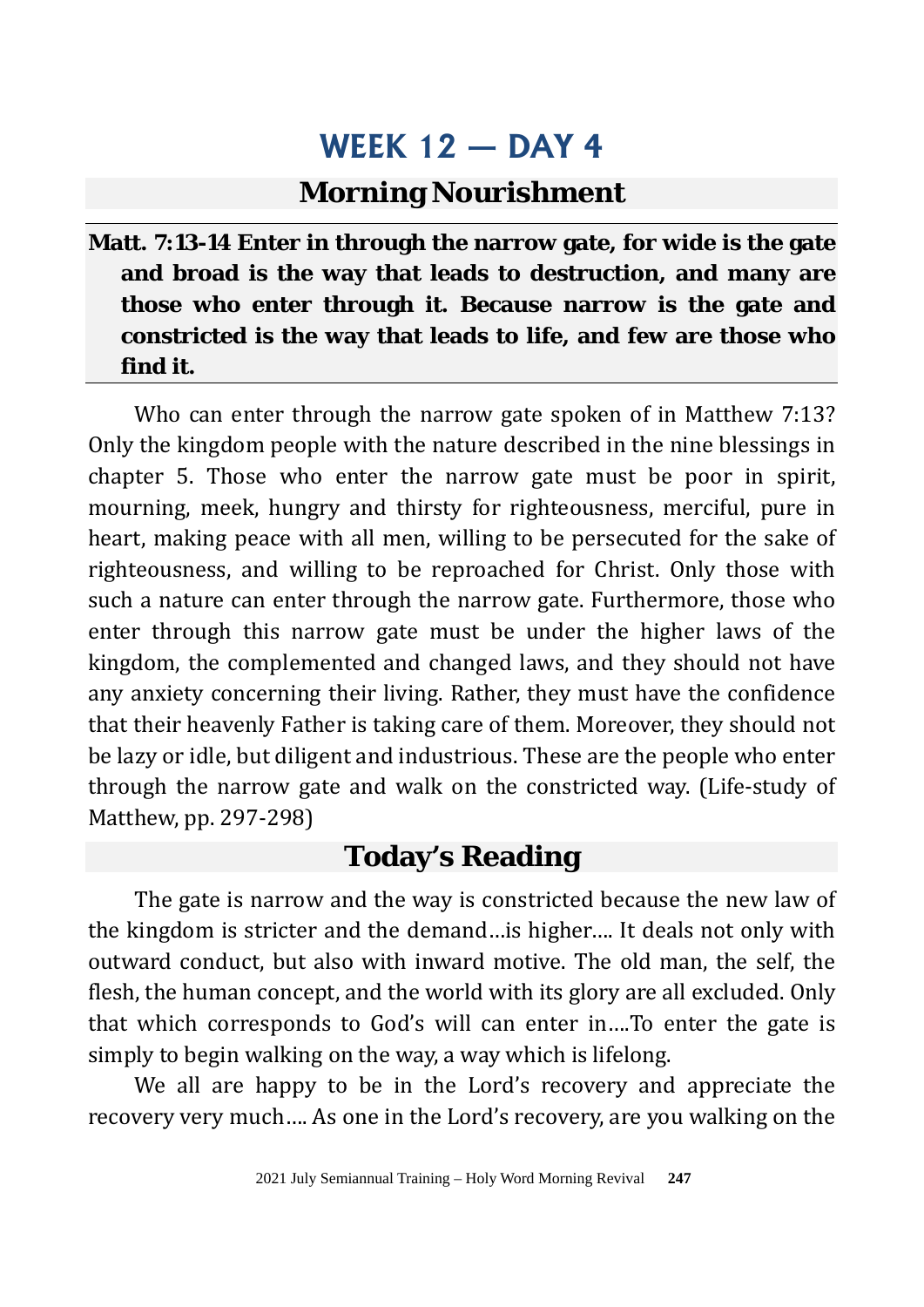constricted way? We all must be able to say that we are not taking the way of Christianity, but the way of constriction….Those in Christianity can use rock music or other worldly methods in their services, but we cannot…. All young people desire to be free,…to put off all restriction. When [they] graduate from high school, they are like caged birds wanting to be free. However, many are so free that they have no constriction, no restriction. We in the Lord's recovery, on the contrary, are taking a constricted way….We in the Lord's recovery must walk in our spirit. Living in spirit and walking in spirit restrict us. Even when we are loving, rejoicing, and happy, we must be under restriction. We must not be like those who throw off all restraint in their excitement. Rather, we must be excited within the limit of the spirit. This must even be true in the meetings. Although we may fully release our spirit, we should be restricted as far as physical activity is concerned. In everything, we need to take the constricted way, not the broad way.

We must take the constricted way in our fellowship with the brothers. Do you intend to praise a brother? You must praise him in a constricted way. Are you about to rebuke a brother? You must rebuke him in a constricted way. Are you having fellowship with some brothers? This is excellent, but you must fellowship with them in a constricted way. Sometimes when you are having fellowship, you forget all limitation. You go on hour after hour without taking care of the need for food or rest. Furthermore, in your fellowship you talk…about everyone without any restriction. Praise the Lord that we are truly free. Nevertheless, we still have the limitations, restrictions, and constrictions.

Life in Matthew 7:14 refers to the ever-blessed condition of the kingdom, which is filled with the eternal life of God. This life is in the reality of the kingdom today and will be in the manifestation of the kingdom in the coming age (19:29; Luke 18:30). In the Lord's recovery today we are taking the constricted way which leads to life. (Life-study of Matthew, pp. 298-299, 301)

Further Reading: CWWL, 1979, vol. 1, "Basic Lessons on Life," lsns. 3,7-8,11-15; CWWL, 1981, vol. 1, "God's Eternal Intention and Satan's Counterplot," chs. 2-3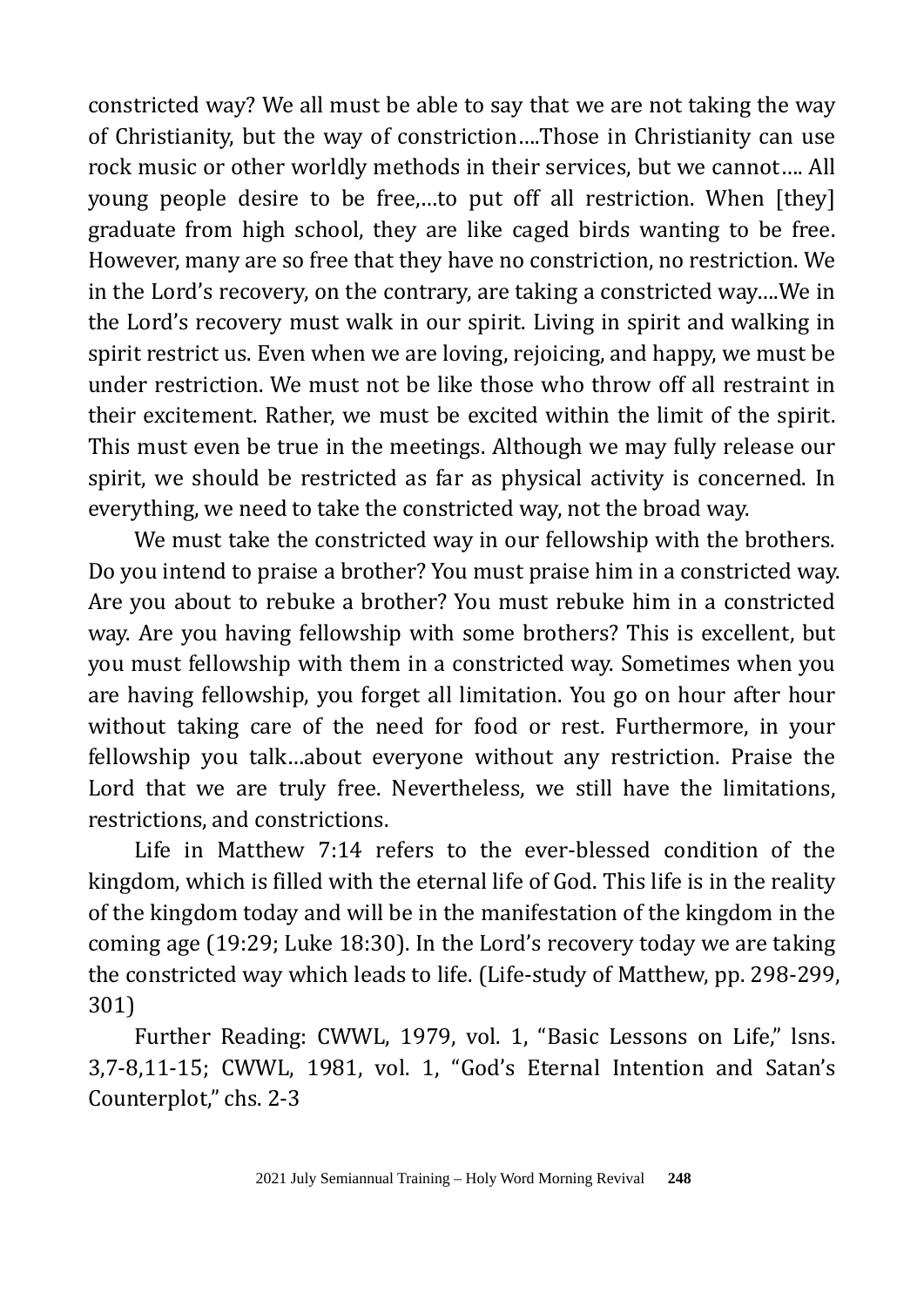### **Morning Nourishment**

**Matt. 16:18 And I also say to you that you are Peter, and upon this rock I will build My church, and the gates of Hades shall not prevail against it.**

**John 11:25 …I am the resurrection and the life; he who believes into Me, even if he should die, shall live.**

Christ is the resurrection and the life. Since the church is the vessel of Christ on earth, it should express this life and resurrection. God intends for the church to manifest the life of Christ. Hence, the church must be full of life. In the church everything that issues from God is life, and everything that issues from Satan is death.

The main goal of the Lord coming to earth is for man to have life (John 10:10), that is, for man to receive God's life…. God's Christ is life, and God's Christ is resurrection, and the church is the vessel of this life and resurrection….Through the church—the vessel of Christ—God dispenses His life and riches to men. (CWWN, vol. 44, pp. 881-882)

# **Today's Reading**

Satan is God's rival. He attacks everything that God wants to do. Since God's goal today is the church, Satan's attacks are directed specifically against the church. Satan does not necessarily stumble Christians or the church with the enticement of sin or the world, because these things are too obvious. While we may be free from sin and not love the world, we can still be under Satan's attacks…. Dealing with sin and the world alone is not enough to stop the attacks of Satan. The ultimate weapon Satan uses to attack the church is death. Death is not easily identifiable; it can creep secretly into the church. This does not mean that Satan will not use the world and sin to attack the church. It means that Satan can use refined and moral things, not just filthy and treacherous sins to attack Christians. Many refined and moral things are filled with death, and Satan can easily utilize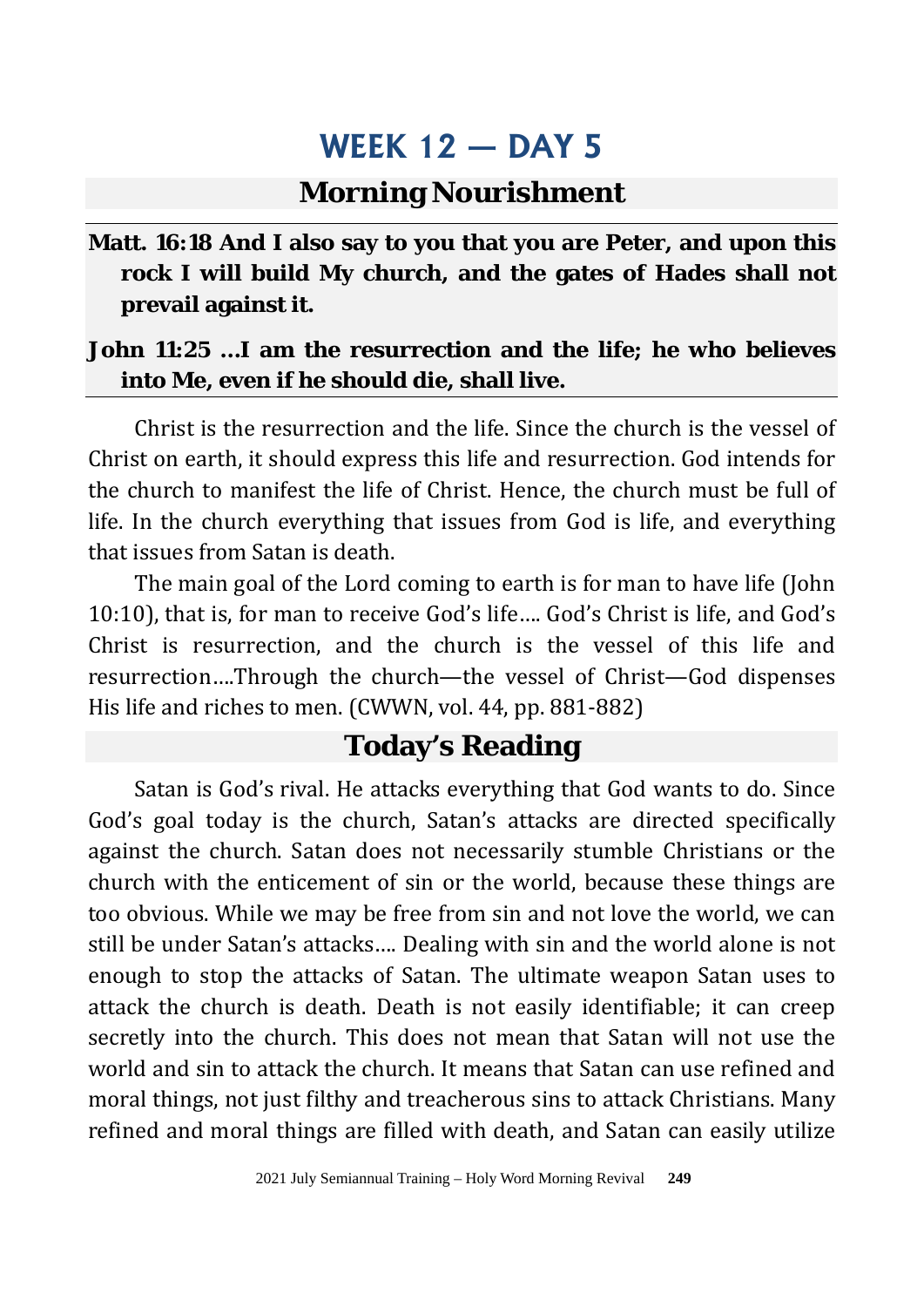these deadly things to attack the church.

Matthew 16:18 says that the foundation of the Lord's church is Christ the Rock, and the gates of Hades cannot prevail against this church. Hades is death. If the church has its roots in heaven, it will be impossible to cut it off from heaven, because…its roots are entrenched and death cannot prevail against it. The only reason that death cannot prevail over the church is that the church is built upon Christ the Rock…. Many Christians…know whether or not a sermon is well-delivered. But it is hard for them to distinguish between death and resurrection. But if the church is built on Christ the Rock, it will distinguish between death and life, and the gates of Hades will not prevail against it.

Romans 8:10 corresponds with John 12:25. Romans 8:10 is on the body and the spirit, while John 12 is on the soul, both the preserving and the losing of the soul. In both cases the end result is related to death and resurrection. Everything that issues from the body or from the soul results in death, which is Hades, whereas everything that issues from the spirit results in life…. A Christian should not ask whether a thing is good or evil but should ask from where a thing originates. Does it originate from the natural life, the flesh, the soul, or does it originate from the spirit? Of all the things that a Christian possesses, only those that originate from the spirit are of life, and only they can give others life. Nothing else—no matter how good, profitable, or nice—gives life.

The church needs life, the resurrection life of Christ. No doctrine, idea, theology, or exposition can replace the life of Christ. Only the life of Christ and that which issues from it will prevail against the gates of Hades. Everything else is just disguised forms of death and cannot withstand the attacks of Satan. May the Lord be merciful to us, and may He keep us from touching death or bringing death into the church. May God fill the church with life, and may Satan find no opening to attack the church. (CWWN, vol. 44, pp. 882-885)

Further Reading: CWWL, 1965, vol. 2, "The Tree of Life," chs. 1-10, 14, 16; CWWL, 1964, vol. 4, "Practical Lessons on the Experience of Life," ch. 5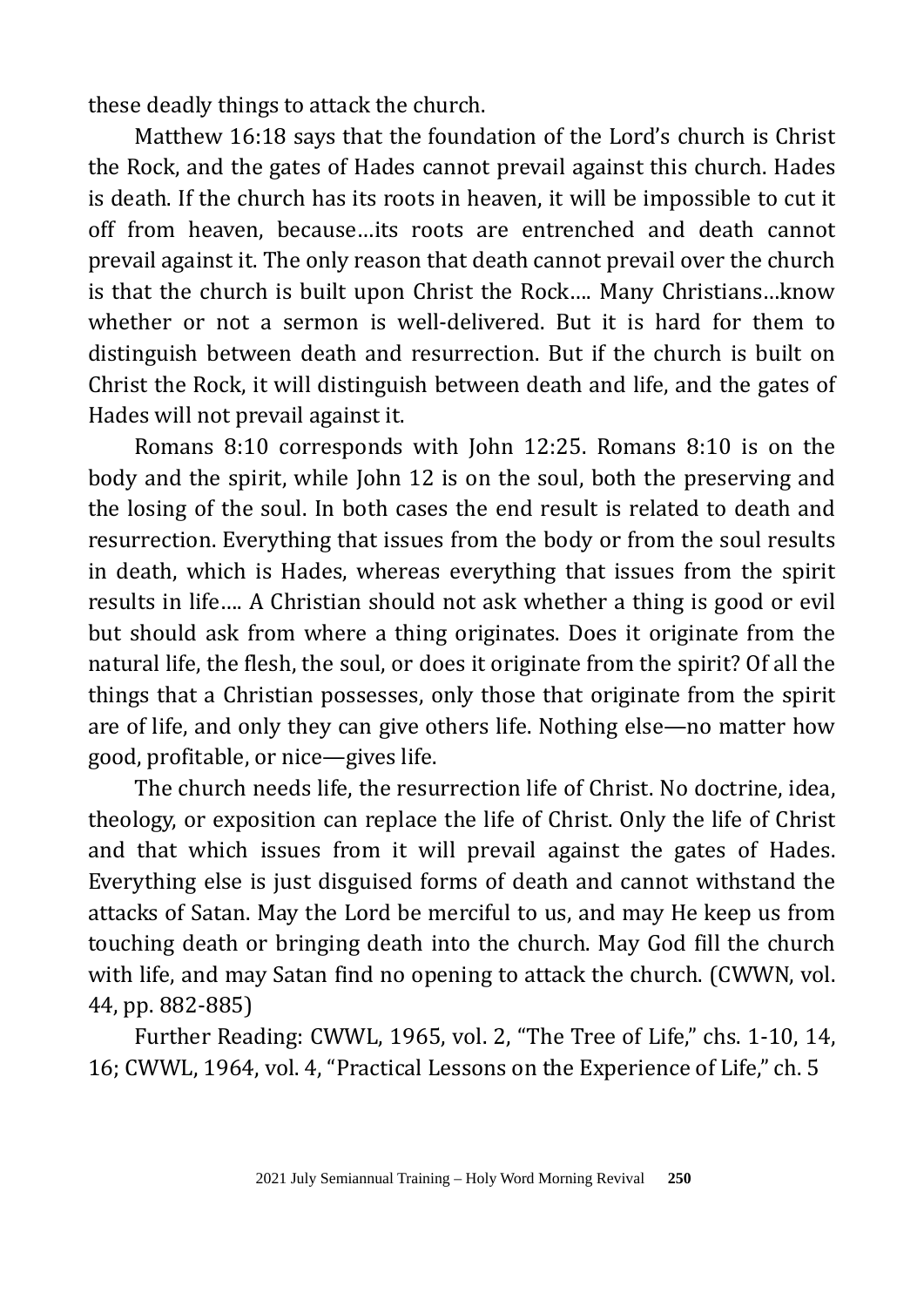#### **Morning Nourishment**

**1 John 3:14 We know that we have passed out of death into life because we love the brothers. He who does not love abides in death.**

### **John 5:24 …He who hears My word and believes Him who sent Me has eternal life, and does not come into judgment but has passed out of death into life.**

Death is of the devil, God's enemy Satan, signified by the tree of knowledge of good and evil, which brings death. Life is of God, the source of life, signified by the tree of life, which issues in life (Gen. 2:9, 16-17). Death and life are not only of these two sources, Satan and God; they are also two essences, two elements, and two spheres. To pass out of death is to pass out of the source, the essence, the element, and the sphere of death into the source, the essence, the element, and the sphere of life. This took place in us at our regeneration. We know (oida) this, we have the inner consciousness of this, because we love the brothers. Love (agape—the love of God) toward the brothers is a strong evidence of this. Faith in the Lord is the way for us to pass out of death into life; love toward the brothers is the evidence that we have passed out of death into life. To have faith is to receive the eternal life; to love is to live by the eternal life and express it.

Not loving the brothers is evidence of not living by the essence and element of the divine life and not remaining in its sphere. It is living in the essence and element of the satanic death and abiding in its sphere. (Life-study of 1 John, pp. 236-237)

### **Today's Reading**

Through regeneration we have passed out of the source, essence, element, and sphere of death into the source, essence, element, and sphere of life…. First we have the source. Then out of the source comes the essence. The essence forms an element, and eventually this element becomes a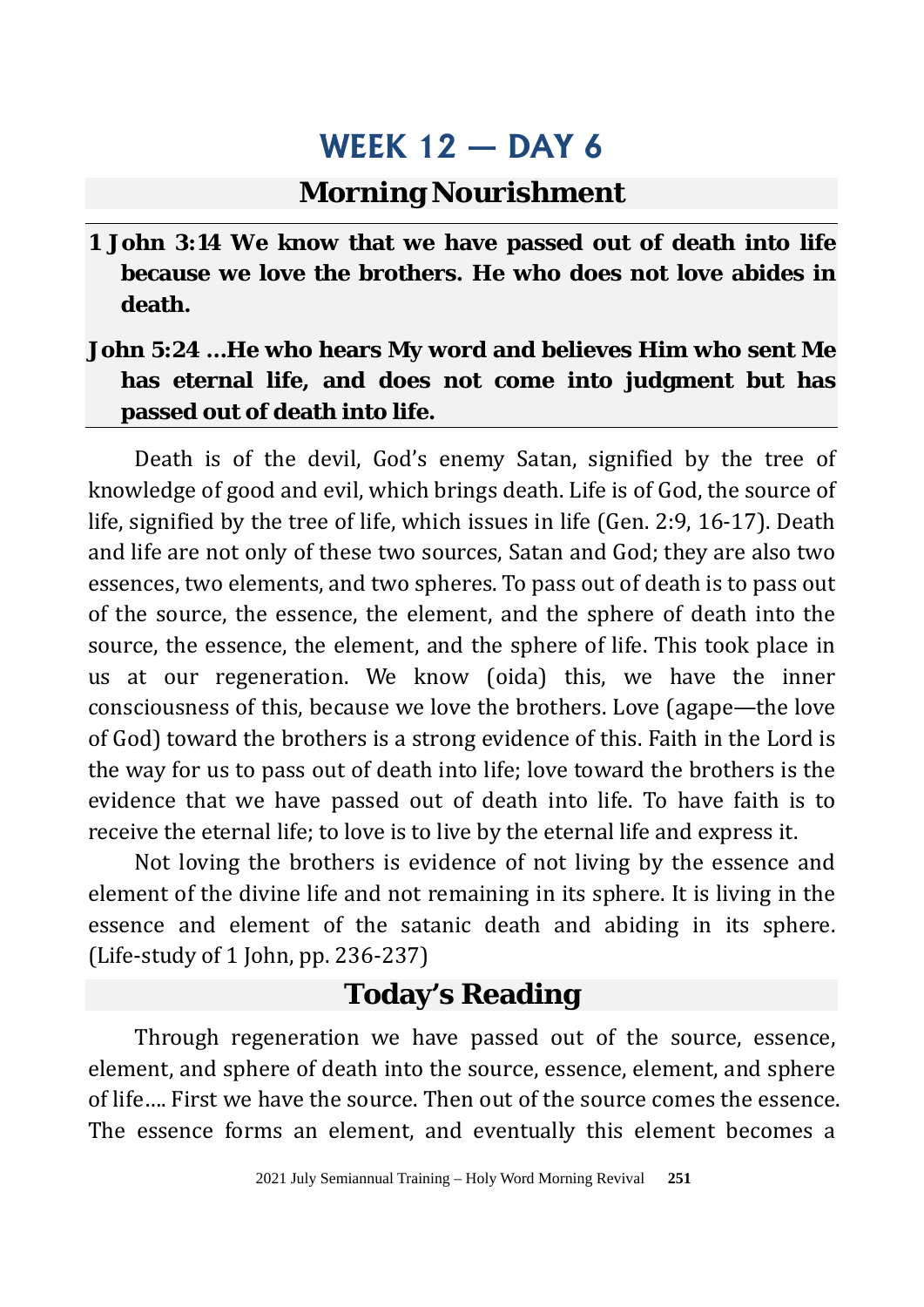sphere. Therefore, regarding life, we first have the source of life. Out of this source of life comes the essence of life. The essence forms the element of life, and this element of life then becomes the sphere of life.

We may use a fountain to illustrate the difference between the source of life, the essence of life, the element of life, and the sphere of life. Water flows out of a fountain and becomes a river. The fountain is the source. We may say that  $H_2O$  is the essence of what comes out of the fountain. This essence then takes the form of water, and the flowing water becomes a river. Here we have the fountain as the source, the  $H<sub>2</sub>O$  as the essence, the water as the element, and the river as the sphere. Therefore, in the sphere of the river we have the water as the element, and the essence of this element is H2O. The source of it all is the fountain.

As children of God, we have received the divine life from God. God is the source, the fountain, of the divine life. The essence of the divine life is the very being of God. Hence, God's being, His essence, is the essence of the spiritual water we have received as the divine life. This life also is an element by which and in which we can live. When we live in the element of the divine life, the divine life becomes the sphere of our living. Now we are living in the sphere of the divine life, possessing the element of the divine life, and enjoying the essence of the divine life. Furthermore, as we enjoy the essence of the divine life, we are organically joined to God as the source of this life. This is the reason we say that with the divine life we have the source, the essence, the element, and the sphere.

The principle is the same with death….We were living in the sphere of death, possessing the element of death, and suffering the essence of death. Moreover, we were joined to Satan, the source of death. Therefore, before regeneration, we were experiencing and suffering the source, essence, element, and sphere of death. (Life-study of 1 John, pp. 245-246)

Further Reading: Life-study of 1 John, msgs. 28, 34; CWWL, 1963, vol. 3, "Basic Principles of the Experience of Life," chs. 1-4; CWWL, 1984, vol. 3, "The Divine Economy," chs. 4-5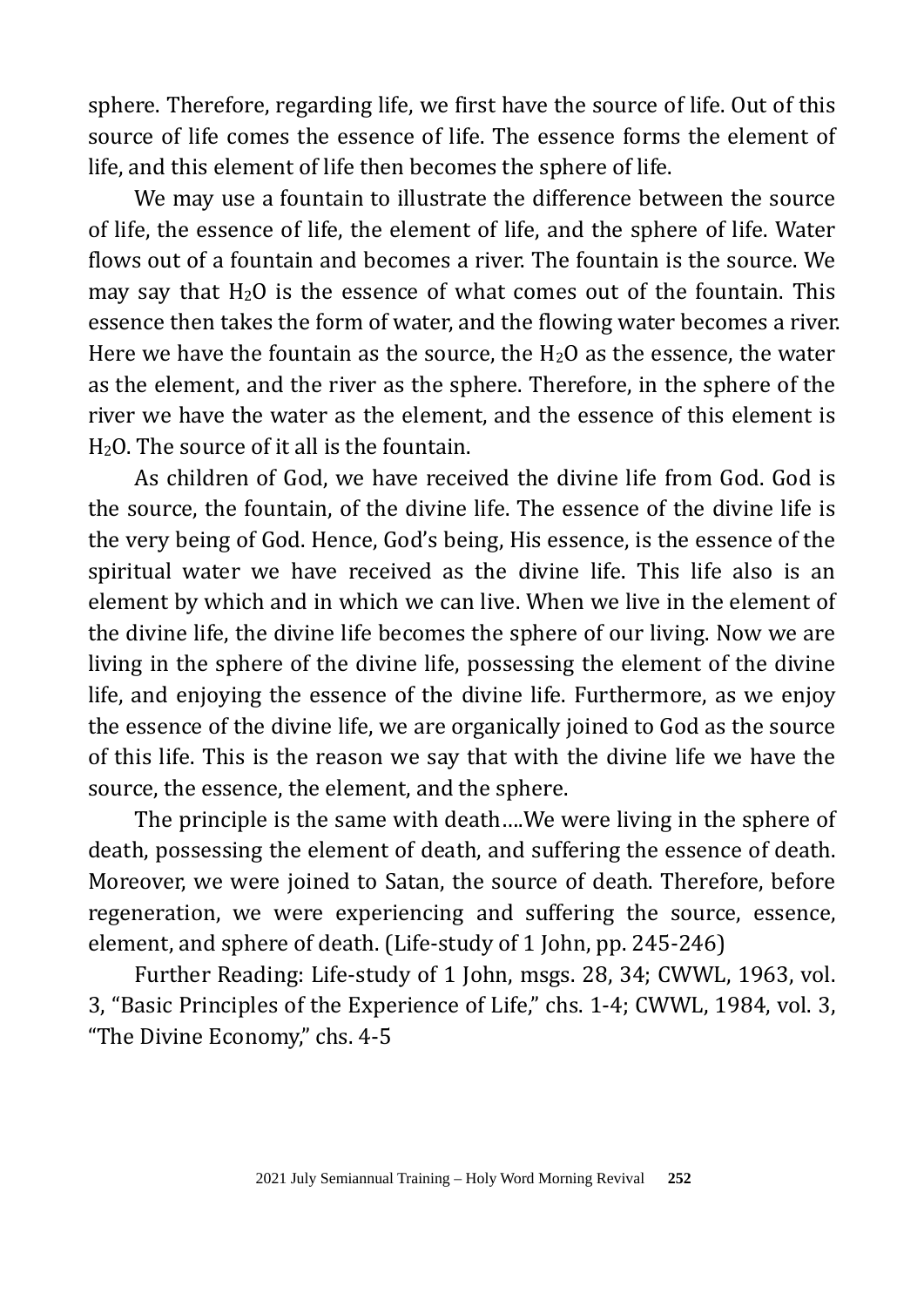# **‹‹ WEEK 12 — HYMN ››**

### **Hymns, #733 In Eden's garden fair we see**

#### **Various Aspects of the Inner Life — The Two Trees**

- 1 In Eden's garden fair we see That God before two trees placed man, The trees of life, and knowledge too, Which for the Lord and Satan stand.
- 2 The tree of life the center is Of God's eternal, perfect plan, Denoting God in Christ as life To be received as all by man.
- 3 The tree of knowledge standing there, Bespeaks a sure and warning voice: Outside of God there is a source Of death to all who make this choice.
- 4 If man would eat the tree of life, Then God as life he will receive, And be transformed to precious stones, God's will and Purpose to achieve.
- 5 If man the tree of knowledge takes, Then Satan enters into man As sin, which brings him into death, That he may not fulfill God's plan.
- 6 This signifies that only God Is our full source of life and breath; To touch ought else is but to touch The source of knowledge and of death.
- 7 For knowledge only bringeth death, Though evil or though good it seem; For any thing apart from God,